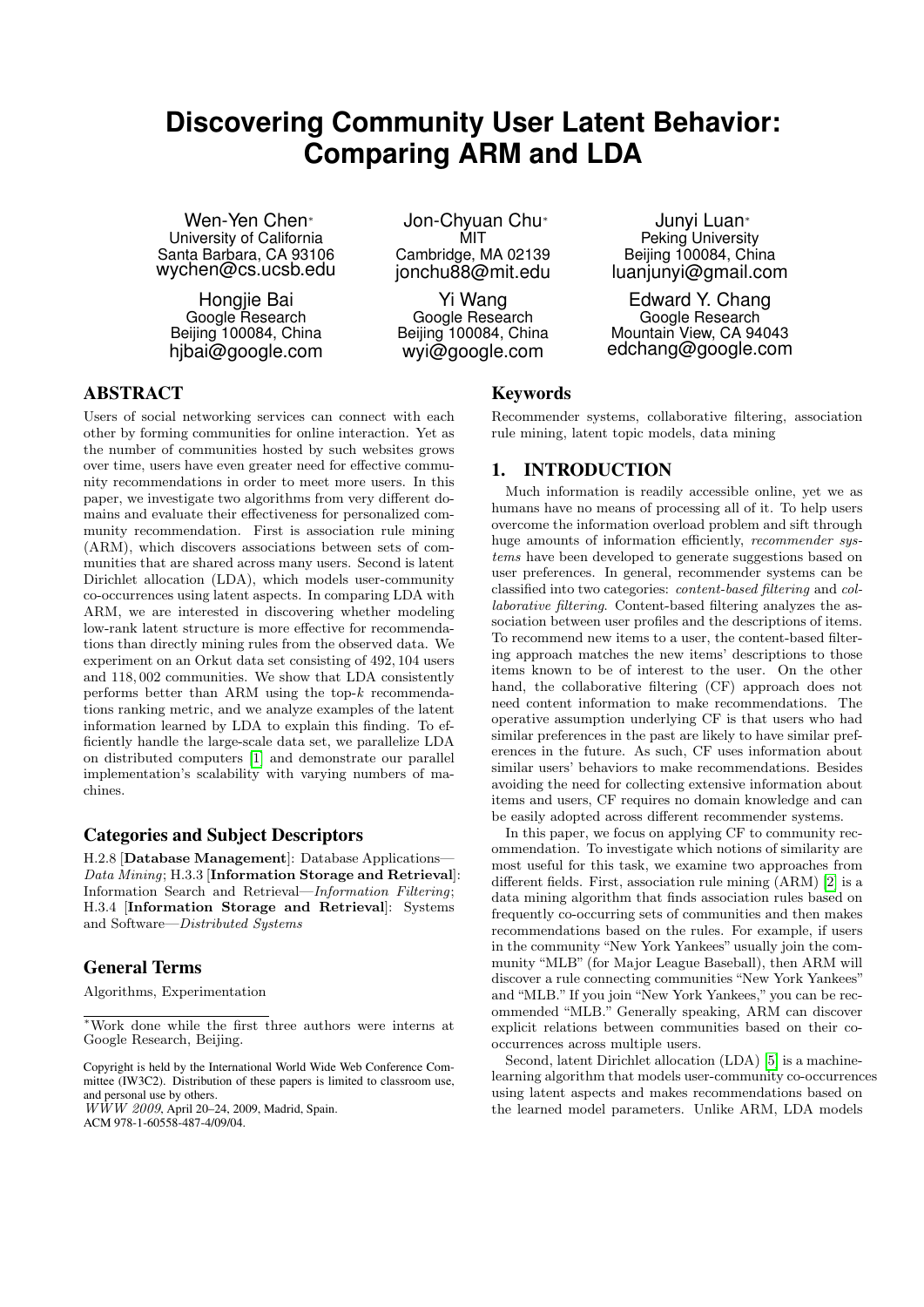the implicit relations between communities through the set of latent aspects. Following the previous example, suppose we have another community called "New York Mets" that shares many users in common with "MLB" but not with "New York Yankees." If you are a user joining "New York Mets," you would not receive recommendations from ARM for "New York Yankees," because there are not enough "New York Mets"-"New York Yankees" co-occurrences to support such a rule. This is the problem of sparseness in explicit co-occurrence. On the other hand, LDA can possibly recommend "New York Yankees" because of there may exist an implicit relation (semantically, "baseball") among the three communities. However, implicit co-occurrence is not always inferred correctly. Suppose the community "Boston Red Sox" occurs frequently with "MLB" but not "New York Yankees." With LDA, if you were to join "Boston Red Sox," you might receive a recommendation for "New York Yankees," which is a bad recommendation as the two teams have a longstanding rivalry. This is the problem of *noise* in inferred implicit co-occurrence.

Explicit relations suffer from the problem of sparseness, but are usually quite accurate. Modeling implicit relations can overcome the sparseness problem; however, doing so may introduce noise. In what scenarios does each type of relation manifest its strengths and weaknesses? In particular, how do membership size (the number of communities joined by a given user) and community size (the number of users in a given community) affect sparseness of explicit relations mined using ARM?

- Membership size: Would explicit relations be more effective at recommendations for active users, ones who have joined many communities?
- Community size: Would implicit relations be more effective at recommending new or niche communities with few members?

Similarly, how do membership spread (the diversity among the communities that a user joins) and community spread (the diversity among the users of a particular community) affect noise in the implicit relations inferred by a latent topic model such as LDA?

- Membership spread: Would explicit relations be more effective at recommendations for a diverse user, one who is involved in a miscellaneous set of communities?
- Community spread: Would implicit relations be more effective at recommending umbrella communities, those composed of many smaller, tighter subcommunities or many non-interacting members?

It remains unclear how sparseness and noise come into play in collaborative filtering. Both explicit and implicit relations are arguably important for community recommendations to overcome the problems of sparseness and noise, but how can they be maximally leveraged for recommendations? Up until now, little has been done in the way of performance comparisons. This paper makes the following three contributions:

• We apply both algorithms to an Orkut data set consisting of 492, 104 users and 118, 002 communities. Our empirical comparisons using the top- $k$  recommendations metric show a surprisingly intuitive finding: that LDA performs consistently better than ARM for the community recommendation task when recommending a list of 4 or more communities. However, for recommending up to 3 communities, ARM is still a bit better.

- We further analyze the latent information learned by LDA to help explain this finding.
- We parallelize LDA to take advantage of the distributed computing infrastructure of modern data centers. Our scalability study on the same Orkut data set shows that our parallelization can reduce the training time from 8 hours to less than 46 minutes using up to 32 machines (We have made parallel LDA open-source [\[1\]](#page-9-0)).

The remainder of this paper is organized as follows: In Section [2,](#page-1-0) we briefly introduce ARM and LDA and works related to them. In Section [3,](#page-2-0) we show how ARM and LDA can be adapted for the community recommendation task. We present our parallelization framework of LDA in Section [4](#page-3-0) and an empirical study on our Orkut data set in Section [5.](#page-3-1) Finally, we offer our concluding remarks in Section [6.](#page-9-3)

# <span id="page-1-0"></span>2. RELATED WORK

Association rule mining (ARM) is a well researched algorithm for discovering of correlations between sets of items. It was originally motivated by analysis of supermarket transaction data to discover which itemsets are often purchased together. For example, the rule  $X \Rightarrow Y$  means customers who purchased  $X$  would likely also purchase  $Y$ . To select interesting rules from the set of all possible rules, support and confidence are used as constraints. The support of an itemset  $X$ , supp $(X)$ , is defined as the number of transactions in the data set that contain the itemset. A frequent itemset is one whose support value exceeds a predefined threshold. An association rule is of the form  $X \Rightarrow Y$ , where X and Y are itemsets. The *support* of a rule is defined as  $\text{supp}(X \Rightarrow Y)$  $=$  supp(X ∪ Y), and the *confidence* of a rule is defined as  $conf(X \Rightarrow Y) = supp(X \cup Y)/supp(X)$ . Association rule mining is the process of finding all rules whose support and confidence exceed specified thresholds.

Since ARM was first introduced in [\[2\]](#page-9-1), various algorithms have been designed to mine frequent itemsets efficiently. In [\[3\]](#page-9-4) and [\[18\]](#page-9-5), a fast algorithm called Apriori was proposed to exploit the monotonicity property of the support of itemsets and the confidence of association rules. Subsequently, FP-growth [\[9\]](#page-9-6) employed depth-first search for mining frequent itemsets and has been shown to outperform Apriori in most cases. ARM has been applied to several CF tasks. The work of [\[15\]](#page-9-7) proposed to use ARM for mining user access patterns and predicted Web pages requests. In [\[14\]](#page-9-8), authors examined the robustness of a recommendation algorithm based on ARM.

Latent Dirichlet allocation (LDA) [\[5\]](#page-9-2), as used in document modeling, assumes a generative probabilistic model in which documents are represented as random mixtures over latent topics, where each topic is characterized by a probability distribution over words. In LDA, the generative process consists of three steps. First, for each document, a multinomial distribution over topics is sampled from a Dirichlet prior. Second, each word in the document is assigned a single topic according to this distribution. Third, each word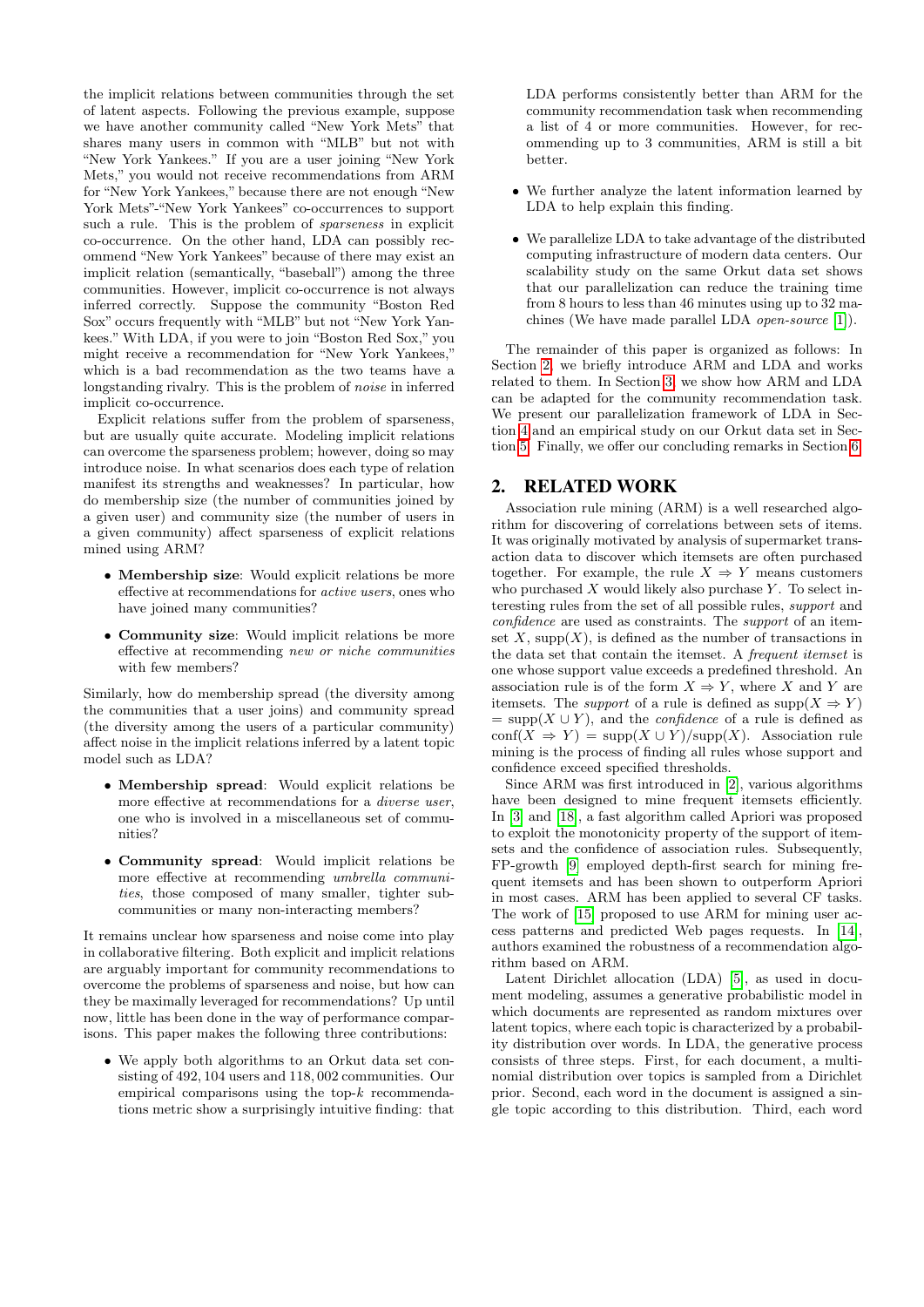<span id="page-2-1"></span>Table 1: Notations. The following notations are used in the paper.

| N                     | number of users       |
|-----------------------|-----------------------|
| $\overline{M}$        | number of communities |
| K                     | number of topics      |
| $\boldsymbol{P}$      | number of machines    |
| $u_1,\ldots,u_N\in U$ | a set of users        |
| $c_1,\ldots,c_M\in C$ | a set of communities  |
| $z_1,\ldots,z_K\in Z$ | a set of topics       |

<span id="page-2-2"></span>Table 2: Each user is a transaction and his joined communities are items.

| User  | Communities          |
|-------|----------------------|
| $u_1$ | $\{c_1, c_3, c_7\}$  |
| $u_2$ | $c_3, c_7, c_8, c_9$ |
| $u_3$ | $\{c_2, c_3, c_8\}$  |
| $u_4$ | ${c_1, c_8, c_9}$    |

is generated from a multinomial distribution specific to the topic.

In [\[5\]](#page-9-2), the parameters of LDA are estimated using an approximation technique called variational EM, since stan-dard estimation methods are intractable. The work of [\[7\]](#page-9-9) shows how Gibbs sampling, a simple and widely applicable Markov Chain Monte Carlo technique, could be applied to estimate parameters of LDA. By extending LDA, several other algorithms have been proposed to model publication (the Author-Topic model) [\[19\]](#page-9-10) and email data (the Author-Recipient-Topic model) [\[13\]](#page-9-11). Not limited to text analysis, LDA has also been used to annotate images, where image segmentations (blobs) can be considered as words in an image document [\[4\]](#page-9-12).

#### <span id="page-2-0"></span>3. RECOMMENDATION ALGORITHMS

To assist readers, Table [1](#page-2-1) defines terms and notations used throughout this paper.

#### 3.1 Association Rule Mining and Prediction

In ARM, we view each user as a transaction and his joined communities as items, as shown in Table [2.](#page-2-2) We employ the FP-growth algorithm [\[9\]](#page-9-6) for mining frequent itemsets and use the discovered frequent itemsets to generate association rules. We generate first-order association rules for recommendations. That is, each item is iterated one by one as the precondition of the rule. For example, assuming the support threshold is 2, we can mine the frequent itemsets and their corresponding association rules as shown in Table [3.](#page-2-3) With the rules at hand, we can recommend communities to a user based on his joined communities. Specifically, we match each joined community with the precondition of the rules to recommend communities. We weight the recommended communities by summing up each corresponding rule's confidence. For example, suppose a user joins communities  $\{c_7, c_8, c_9, c_9, c_9, c_9, c_{10}, c_{11}, c_{12}, c_{13}, c_{14}, c_{15}, c_{16}, c_{17}, c_{18}, c_{19}, c_{10}, c_{11}, c_{12}, c_{13}, c_{14}, c_{15}, c_{16}, c_{17}, c_{18}, c_{19}, c_{10}, c_{11}, c_{12}, c_{13}, c_{14}, c_{15}, c_{16}, c_{17$  $c_8$ . According to the association rules in Table [3](#page-2-3) (b), three rules will be taken into consideration:  ${c_7 \Rightarrow c_3}, {c_8 \Rightarrow c_3}$ and  $\{c_8 \Rightarrow c_9\}$ . In the end, the user will be recommended community  $c_3$  with score 1.667 (1+0.667) and community  $c_9$  with score 0.667.

(a) Frequent itemsets and their support. The minimum support threshold is 2.

| Frequent Itemsets | Support        |
|-------------------|----------------|
| $c_1$             |                |
| $c_3$             | 3              |
| $c_7$             | 2              |
| $c_8$             | 3              |
| $c_9$             | $\mathfrak{D}$ |
| $\{c_3,\,c_7\}$   | 2              |
| $\{c_3,\,c_8\}$   | 2              |
| $c_8, c_9$        |                |

(b) Association rules with their support and confidence values.

<span id="page-2-3"></span>

| Association Rules     | Support | Confidence |
|-----------------------|---------|------------|
| $c_3 \Rightarrow c_7$ |         | 66.7%      |
| $c_3 \Rightarrow c_8$ |         | 66.7%      |
| $c_7 \Rightarrow c_3$ | 2       | 100\%      |
| $c_8 \Rightarrow c_3$ | 2       | 66.7%      |
| $cs \Rightarrow cg$   |         | 66.7%      |
| $c_9 \Rightarrow c_8$ |         | 100%       |

| Table 3: Frequent itemsets and association rules. |
|---------------------------------------------------|
|---------------------------------------------------|



<span id="page-2-4"></span>Figure 1: LDA model for user-community data.

#### 3.2 LDA Training and Inference

In LDA, user-community data is entered as a membership count where the value is 1 (join) or 0 (not join). To train LDA, we then view the values as co-occurrence counts. Below we show how to estimate parameters using Gibbs sampling, then infer the community recommendation from the model parameters and analyze the computational complexity. As shown in Figure [1,](#page-2-4) we denote the per-user topic distribution as  $\theta$ , each being drawn independently from a symmetric Dirichlet prior  $\alpha$ , and the per-topic community distribution as  $\phi$ , each being drawn from a symmetric Dirichlet prior  $\beta$ . For each occurrence, the topic assignment is sampled from:

<span id="page-2-5"></span>
$$
P(z_i = j | w_i = c, \mathbf{z}_{-i}, \mathbf{w}_{-i}) \propto
$$

$$
\frac{C_{cj}^{CZ} + \beta}{\sum_{c'} C_{cj}^{CZ} + M\beta} \frac{C_{uj}^{UZ} + \alpha}{\sum_{j'} C_{uj'}^{UZ} + K\alpha},
$$
(1)

where  $z_i = j$  represents the assignment of the  $i_{th}$  community occurrence to topic j,  $w_i = c$  represents the observation that the  $i_{th}$  community occurrence is the community c in the community corpus,  $z_{-i}$  represents all topic assignments not including the *i*th community occurrence, and  $w_{-i}$ represents all community occurrences not including the ith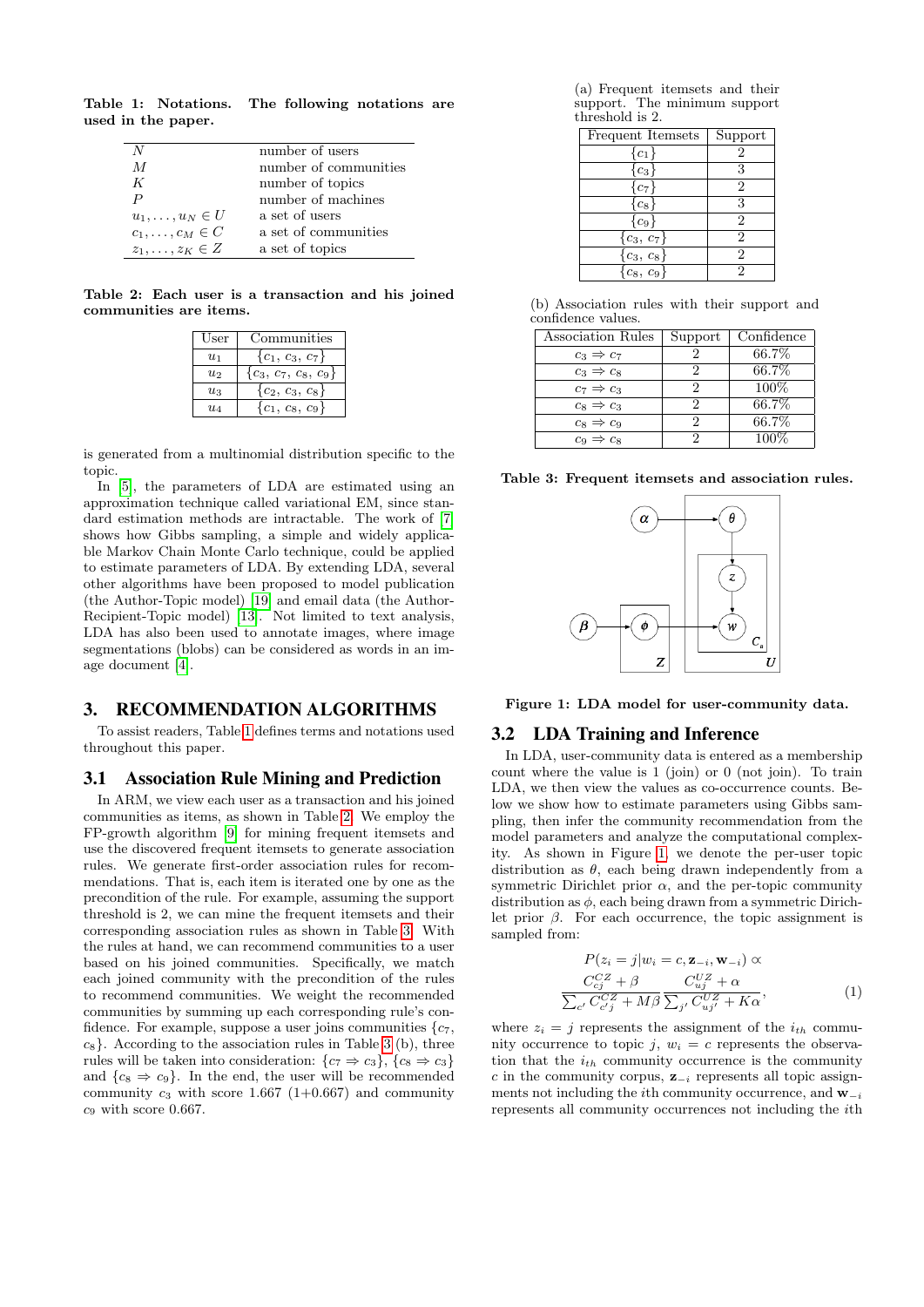Table 4: Sample MPI functions.

<span id="page-3-2"></span>

| $MPI\_Send:$         | Blocking send message to destination process.                                           |
|----------------------|-----------------------------------------------------------------------------------------|
| <i>MPLReceive:</i>   | Blocking receive a message from source process.                                         |
| <i>MPLBroadcast:</i> | Broadcasts information to all processes.                                                |
| <i>MPLAllGather:</i> | Gathers the data contributed by each process on all processes.                          |
| $MPI\_Reduce:$       | Performs a global reduction $(i.e., sum)$ and returns the result to the specified root. |
| <i>MPLAUReduce:</i>  | Performs a global reduction $(i.e., sum)$ and returns the result on all processes.      |

community occurrence. Furthermore,  $C_{cj}^{CZ}$  is the number of times community  $c$  is assigned to topic  $j$ , not including the current instance, and  $C_{uj}^{UZ}$  is the number of times topic j is assigned to user  $u$ , not including the current instance. From these count matrices, we can estimate the topic-community distributions  $\phi$  and user-topic distribution  $\theta$  by:

$$
\phi_{cj} = \frac{C_{cj}^{CZ} + \beta}{\sum_{c'} C_{c'j}^{CZ} + M\beta},
$$
\n
$$
\theta_{uj} = \frac{C_{uj}^{UZ} + \alpha}{\sum_{j'} C_{uj'}^{UZ} + K\alpha},
$$
\n(2)

where  $\phi_{ci}$  is the probability of containing community c in topic *j*, and  $\theta_{ui}$  is the probability of user u using topic *j*. The algorithm randomly assigns a topic to each community occurrence, updates the topic to each occurrence using Gibbs sampling (Equation [1\)](#page-2-5), and then repeats the Gibbs sampling process to update topic assignments for several iterations.

Once we have learned the model parameters, we can infer user-community relations using Bayes' rule. For example, communities can be ranked for a given user according to the score ξ:

<span id="page-3-5"></span>
$$
\xi_{cu} = \sum_{z} \phi_{cz} \theta_{uz}.
$$
 (3)

Communities with high scores but not joined by the user are good candidates for recommendation.

In each Gibbs sampling iteration, one needs to compute the posterior probability for each community occurrence:

$$
P(z_i = j | w_i = c, \mathbf{z}_{-i}, \mathbf{w}_{-i}).
$$
\n
$$
(4)
$$

We assume that on average there are  $L$  community occurrences for every user and each  $P(z_i = j|w_i = c, \mathbf{z}_{-i}, \mathbf{w}_{-i})$ consists of  $K$  topics. Then, the total computational complexity of running l Gibbs sampling iterations for N users is  $O(K \cdot N \cdot L \cdot l)$ .

# <span id="page-3-0"></span>4. PARALLELIZATION

We parallelized LDA with libraries of MPI [\[16\]](#page-9-13) and MapReduce [\[6\]](#page-9-14). (For our parallel ARM effort, please consult [\[12\]](#page-9-15).) With MPI, a program is loaded into the local memory of each machine, where every local process receives a unique ID. When needed, the processes can communicate and synchronize with each other by calling the MPI library functions shown in Table [4.](#page-3-2) With MapReduce, a user specifies Map and Reduce functions and the program reads and writes results to disks. For Gibbs sampling, which requires computation of multiple iterations, we face a tradeoff decision between efficiency (without disk IOs of MPI) and reliability (with disk IOs of MapReduce). For our empirical studies where the computation time is relatively short compared to mean-time-between-failures (MTBF) of machines, we chose the MPI implementation. (Though MPI itself does not perform logging for recovery, an application can perform check-



Figure 2: The user-community matrix is distributedly computed and stored on multiple machines.

points to achieve fault tolerance, which is an issue beyond the scope of this paper.) Since standard MPI implementations such as MPICH $2^1$  $2^1$  [\[8\]](#page-9-16) cannot be directly ported to our distributed data centers, we implemented our own MPI system by modifying MPICH2. We have made LDA/MPI open-source; please visit [\[1\]](#page-9-0) for details.

The parameter estimation using Gibbs sampling in LDA can be divided into parallel subtasks. Suppose P machines are allocated in a distributed environment. We construct  $N/P$  rows of the user-community matrix at each machine. Thus, each machine i only deals with a specified subset of users  $U_i \subset U$ , and is aware of all communities c. Recall that in LDA, community memberships are viewed as occurrence counts. Each machine i randomly initializes a topic assignment for every community occurrence and calculates local counts  $C_{cj}^{CZ}(i)$  and  $C_{uj}^{U_i Z}$ . All local counts are then reduces (*i.e.*, sum) to the specified root, and root *broadcasts* the global count  $C_{cj}^{CZ}$  to all machines. Most communication occurs here, and this is a MPI\_AllReduce function in MPI shown in Table [4.](#page-3-2) We perform Gibbs sampling simultaneously on each machine independently, and updates the topic assignment for each community occurrence. The sampling process is repeated for l iterations. We summarize the procedure in Algorithm [1.](#page-3-4)

<span id="page-3-4"></span>The computational complexity for parallel LDA reduces to  $O((K \cdot N \cdot L \cdot l)/P)$ . As for communication complexity,  $C_{cj}^{CZ}$  is reduced and broadcasted among P machines in each training iteration through an *MPI\_AllReduce* call. After some experiments, we use the recursive-halving and recursive doubling algorithms [\[20\]](#page-9-17) for an efficient implementation of *MPLAllReduce* functionality. Under this scheme, the communication cost becomes  $O(\alpha \cdot \log(P) + \beta \cdot \frac{P-1}{P}KM +$  $\gamma \cdot \frac{P-1}{P}KM$ ) per iteration, where  $\alpha$  is the startup time of a transfer,  $\beta$  is the transfer time per byte, and  $\gamma$  is the computation time per byte for performing the reduction operation locally on any machine.

# <span id="page-3-1"></span>5. EXPERIMENTS

We divide our experiments into two parts. The first part is conducted on an Orkut community data set to evaluate

<span id="page-3-3"></span><sup>1</sup>http://www.mcs.anl.gov/research/projects/mpich2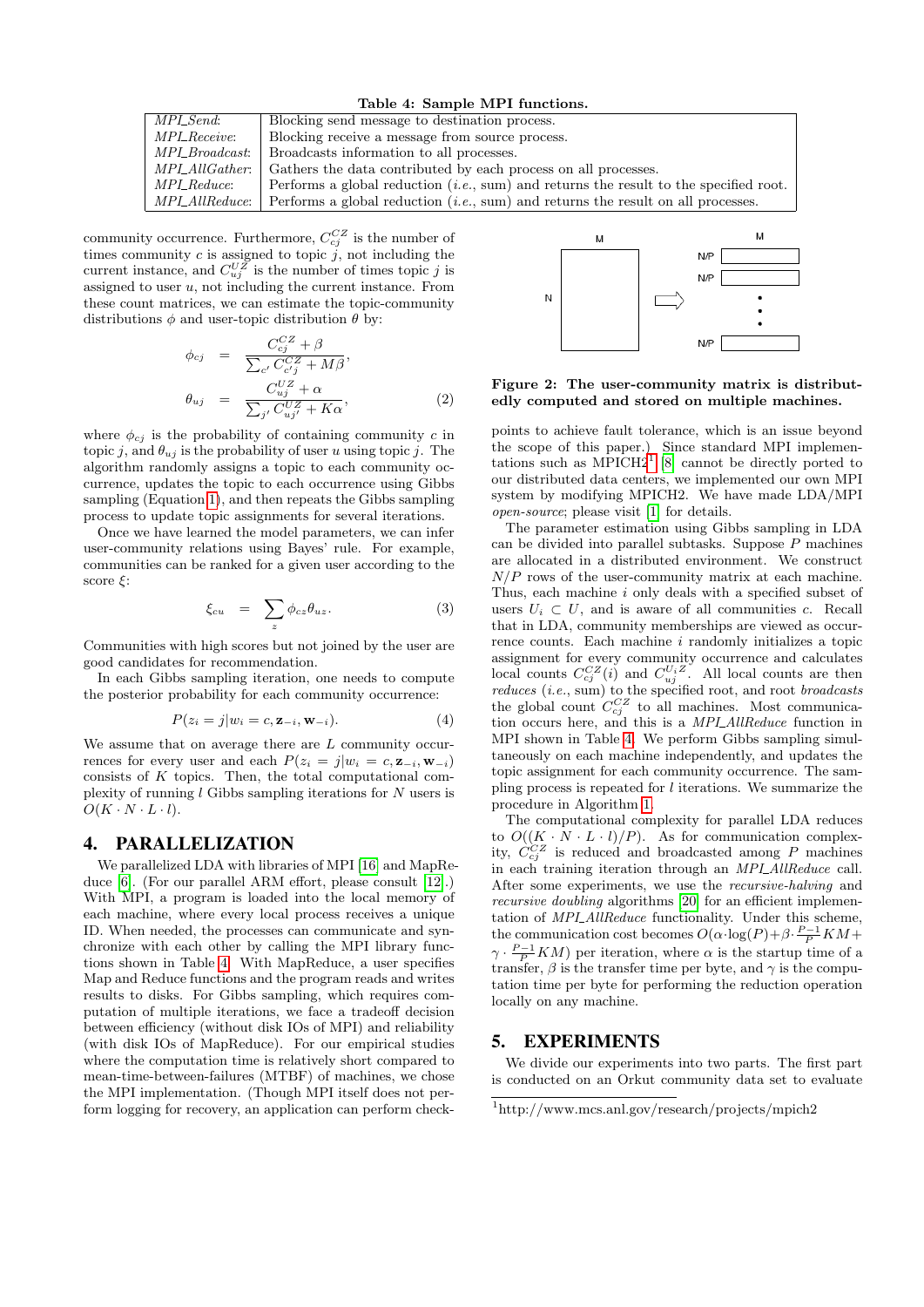Algorithm 1: Parallel LDA

**Input:** user-community matrix  $(N \times M)$ Output:  $C^{CZ}_{cj}$ ,  $C^{UZ}_{uj}$ Variables: l: number of iterations 1 Each machine i loads  $N/P$  rows of input matrix and randomly assigns a topic to each community occurrence 2 for  $iter = 1$  to l do 3 Each machine i calculates local counts 4  $C_{cj}^{CZ}(i)$  and  $C_{uj}^{U_i Z}$ 5 All local counts  $C_{cj}^{CZ}(i)$  are reduced to the root 6  $C_{cj}^{CZ} = \sum_i C_{cj}^{CZ}(i)$ 7 Root broadcasts global count  $C_{cj}^{CZ}$  to all machines 8 foreach  $u$  in  $U_i$  do 9 foreach community occurrence do 10 | | Performs Gibbs sampling using Equation [\(1\)](#page-2-5) 11 Updates the topic assignment  $12$  end 13 end 14 end



#### Figure 3: (a) Distribution of the number of communities per user, and (b) Distributions of the number of users per community.

the recommendation quality of LDA and ARM using top- $k$ recommendations metric. The second part is conducted on the same Orkut data set to investigate the scalability of our parallel implementation.

# <span id="page-4-1"></span>5.1 Recommendation Quality

### *5.1.1 The Orkut Data Set*

Orkut is an extremely active social network service with more than two billion page views a day worldwide. Our community membership information data set was a filtered collection of Orkut in July 2007. To safeguard user privacy, all user and community data were anonymized as performed in [\[17\]](#page-9-18). After restricting our data to English communities only, we have 492, 104 users and 118, 002 communities. The density of the user-community matrix (percentage of nonzero entries) is 0.01286%; the matrix is extremely sparse. Figure [3\(](#page-4-0)a) shows a distribution of the number of communities per user. About 45% of users have joined fewer than 10 communities, whereas 52% of users have joined more than 10 but fewer than 50 communities. Figure [3](#page-4-0) (b) shows a distribution of the number of users per community. About 36% of communities have more than 10 users but fewer than 1000 users. On average, each user has joined 15.18 communities, and each community is joined by 63.29 users.

#### *5.1.2 Evaluation Metric and Protocol*

The metrics for evaluating recommendation algorithms can be divided into two classes: (1) Prediction accuracy metrics measure the difference between the true values and the predicted values. Commonly used metrics include Mean Absolute Error (MAE) and Root Mean Square Error (RMSE); (2) Ranking accuracy metrics measure the ability to produce an ordered list of items that matches how a user would have ordered the same items. These include the top- $k$  recommendations [\[11\]](#page-9-19) and Normalized Discounted Cumulative Gain (NDCG) [\[10\]](#page-9-20). Our overall goal is to measure the effectiveness of suggesting top-ranked items to a user. Besides, the predicted scores of recommended communities by LDA and ARM are not in same range. Thus, to fairly compare their performance, we employ the top- $k$  recommendations metric. That is, each ranking algorithm needs to suggest the top  $k$  items to a user. We describe the evaluation protocol below.

First, for each user  $u$ , we randomly withhold one joined community c from his original set of joined communities to form user u's training set. The training sets for all users form the training input for both algorithms. Second, for each user u, we select  $k-1$  additional random communities that were not in user  $u$ 's original set; the withheld community  $c$ together with these  $k - 1$  other communities form user u's evaluation set (of size  $k$ ).

<span id="page-4-0"></span>For user  $u$ , LDA calculates the score for each of the  $k$  communities in the evaluation set using Equation [3.](#page-3-5) ARM assigns the score of each community based on the mined rules. Note that LDA is guaranteed to produce a well-defined score for each evaluation community. However, this is not the case for ARM. For a given user  $u$ , it is possible that an evaluation community will not be recommended back by ARM's rules, because no rules for it apply to user  $u$  (based on his training set). In this case, we assign such a "ruleless" community an infinite negative score to be worst ranked. Last, for each user  $u$ , we order the  $k$  communities in his evaluation set by their predicted score to obtain a corresponding rank between 1 and k for each.

Our objective is to find the relative placement of each user  $u$ 's withheld community c. There are k possible ranks for c, ranging from the best rank where no random community precedes c in the ordered list, to worst rank where all of the random communities appear before  $c$ . The best result we can hope for is that community c will precede the  $k-1$ random communities in our ranking.

# *5.1.3 Results*

We first describe the parameter settings, and then present the experimental results. For ARM, we ran a grid search over different support values (50, 100, 200, 500, 1000, and 2000); for LDA, we searched a grid over the number of topics  $(30, 60, 90, 120, \text{ and } 150)$  and a grid of number of iterations (100, 200, 300, 400, and 500), respectively. The default value of  $\alpha$  is  $50/K$  (K is the number of topics), and the default value of  $\beta$  is 0.1. We set k to be 1001, so that the number of random communities selected for ranking evaluation is 1000. Overall, there are 492, 104 communities withheld from Orkut data set (one community withheld for each user).

We present the experimental results in three perspectives: 1) top-k recommendation performance of applying LDA and ARM to the Orkut data set, 2) rank differences between LDA and ARM, and 3) the analysis of latent information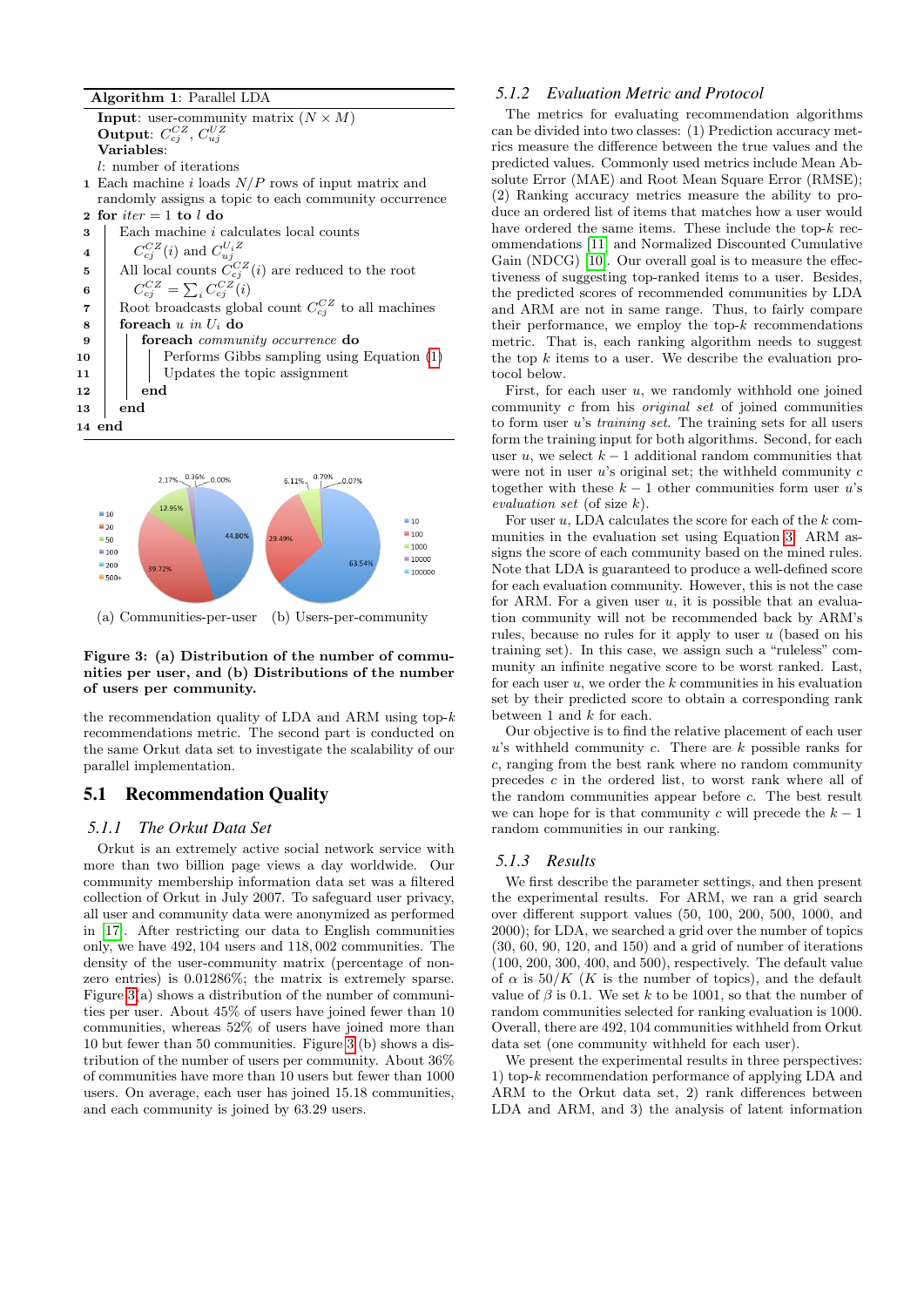

Figure 4: The macro view  $(0\% - 100\%)$  of top-k recommendations performance: we plot the cumulative distributions of ranks for withheld communities in the ordered list. Here, the length of the ordered list is 1001. The x-axis is the percentile rank for the withheld community; the lower the rank, the more successful the recommendation.



Figure 5: The macro view (top  $2\%$ ) of top-k recommendations performance. We plot the cumulative distributions of ranks for withheld communities in the ordered list. The  $x$ -axis is the percentile rank for the withheld community; the lower the rank, the more successful the recommendation.

learned from LDA.

Top- $k$  recommendation performance. Figure [4](#page-5-0) shows the cumulative distributions of ranks for withheld communities. For example, the 0% rank indicates that the withheld community is ranked 1 in the ordered list, while 100% indicates that it is ranked last in the list. The lower the rank, the more successful the recommendation. From the figure we can make the following three observations:

- ARM achieves the best performance when the support value is 50. When the support value is higher, the recommendation performance deteriorates. This is because when the support value is higher, there are fewer frequent itemsets being mined, and thus fewer rules are generated. Thus, the coverage of communities available for recommendations becomes smaller. Note that a support value of 50, at 0.01% of the number of transactions, is already extremely low in the ARM domain. Rules discovered via ARM with support values lower than this would likely not be statistically significant.
- <span id="page-5-1"></span><span id="page-5-0"></span>• LDA achieves more consistent performance than ARM. The performance gap of LDA between different number of topics are very minor and thus the performance curves basically overlap.
- ARM (with support values 50, 100, and 200) performs slightly better than LDA for the top 0% rank (the withheld community was ranked 1 in the ordered list of length 1001) and then LDA outperforms ARM for the rest of the ranks. Since recommender systems focus more on recommending top-ranked items to users, we zoom in on the top 2% performance for both LDA and ARM in Figure [5.](#page-5-1) We then can make two more findings. First, ARM (with support value 50) performs slightly better than LDA only before the top 0.4% rank. After that, LDA's performance curves climb more quickly than ARM's. Second, the ARM curves do not grow much between 0.2% ranks and 2% ranks. That is, for the top 2% ranks, ARM leans toward either assigning the very top rank, or the rank after 20,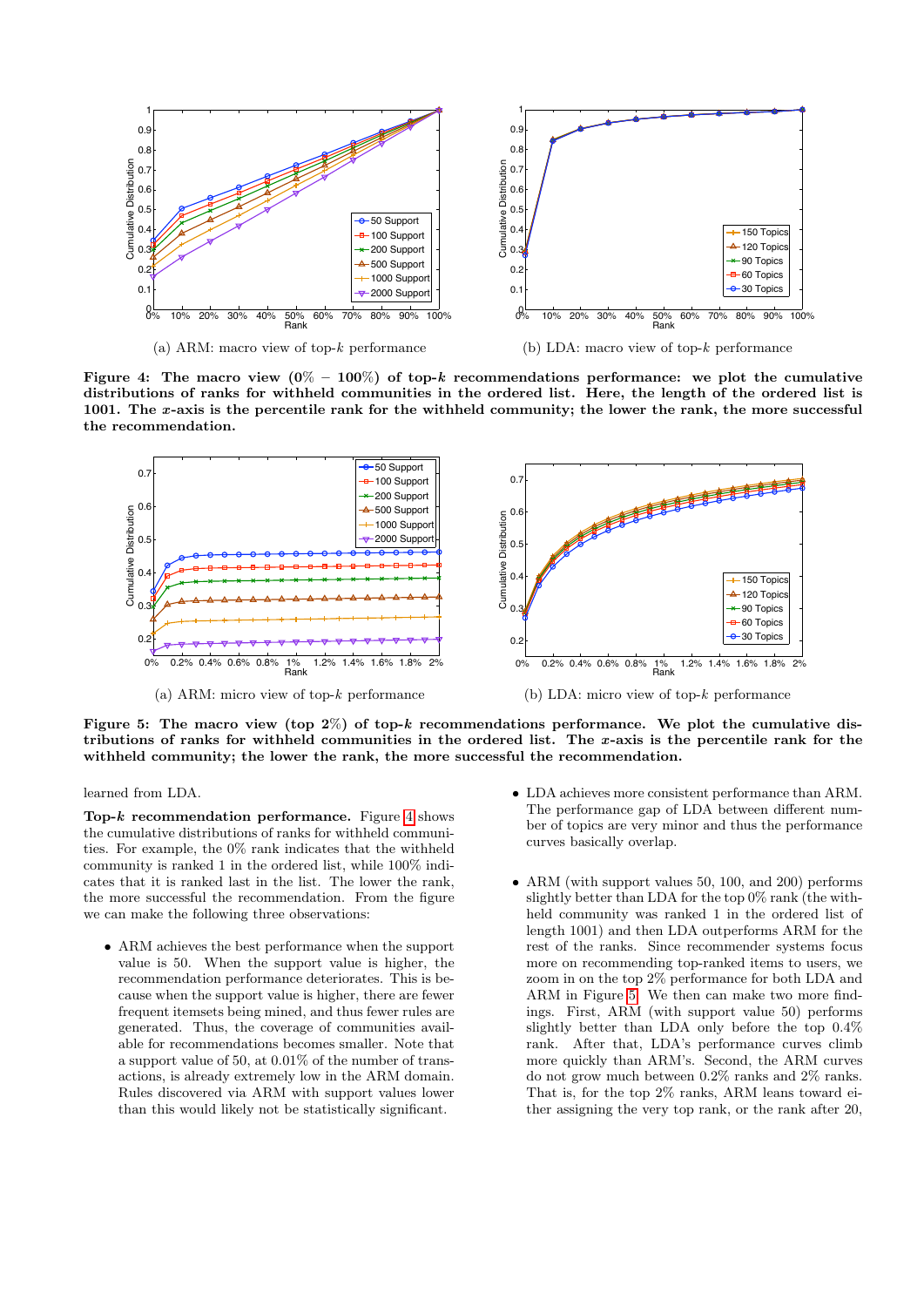

Figure 6: Histograms of each withheld community's rank difference by various pairs of two algorithms. (a) ARM with support value 50 versus LDA with 30 topics; (b) ARM with support value 50 versus LDA with 150 topics; (c) ARM with support value 2000 versus LDA with 30 topics; (d) ARM with support value 2000 versus LDA with 150 topics; (e) ARM with support value 2000 versus support value 50; (f) LDA with 30 topics versus 150 topics. For each withheld community, the rank difference is calculated by subtracting the rank by the right-hand algorithm from the rank by the left-hand algorithm.

#### to the withheld communities.

These findings lead to two interesting questions: 1) for a withheld community, what is the rank difference between LDA and ARM, and how do their parameters affect the differences? and 2) for what types of communities does LDA rank better or worse than ARM, and what are the characteristics of these communities and their corresponding users? How does the latent information learned from LDA influence the ranking performance? We address these questions next.

Rank differences between LDA and ARM. We examine each withheld community's rank difference to plot the histograms shown in Figure [6.](#page-6-0) To calculate the rank difference, taking Figure [6](#page-6-0) (a) for example, we subtract the rank by LDA-30-topics (the algorithm on the right-hand side) from the rank by ARM-50-support (the algorithm on the left-hand side). We obtained the remaining subfigures in a similar fashion.

We compare the best-performing ARM to the worst and best LDA in Figure [6](#page-6-0) (a) and (b), respectively. Most of the withheld communities have positive rank difference rather than negative rank difference. This means LDA ranked most of the communities better than ARM did. Moreover, when LDA is better than ARM, it is likely that LDA is much better than ARM (high variance for positive rank differences). On the other hand, when ARM is better than LDA, it is likely to be only a little better than LDA (low variance for negative rank differences). Besides, when LDA trains with more topics, the rank differences from ARM do not differ much. This is expected, as LDA performs consistently with different numbers of topics, as shown in Figure [4.](#page-5-0)

We compare the worst-performing ARM to the worst and

<span id="page-6-0"></span>best LDA in Figure [6](#page-6-0) (c) and (d), respectively. Comparing to Figure [6](#page-6-0) (a) and (b), we observe a similar pattern, but fewer communities have rank difference zero. Instead, more communities have positive rank differences. This is due to ARM's higher support value – ARM has fewer association rules that would include the withheld community in the recommendation. Thus the withheld community is very likely to be assigned an infinite negative score and ranked worst.

Comparing the worst and best ARM in Figure [6](#page-6-0) (e), we observe that there are far fewer communities with negative rank differences than positive rank differences. This again shows that ARM with a lower support value ranks better for the withheld communities, because it has more rules. Comparing the worst and best LDA in Figure [6](#page-6-0) (f), we observe that unlike ARM, there is a nearly equal number of communities for positive and negative rank differences. Thus the performances of LDA with varying numbers of topics are similar.

Analysis of latent information learned from LDA. To analyze the types of communities for which LDA ranks better or worse than ARM, we investigate the latent information learned from LDA. In Figure [7,](#page-8-0) we show the topic distributions of each community in a user's training set on the left, and the topic distributions for the corresponding user and his withheld community on the right. We study four user cases: two where LDA ranks better, as shown in Figure [7](#page-8-0) (a) to (d), and two for the opposite, as shown in Figure [7](#page-8-0) (e) to (h). All user data were anonymized for safeguarding user privacy. We can make three observations about the type of community, similarity between communities, and population of community.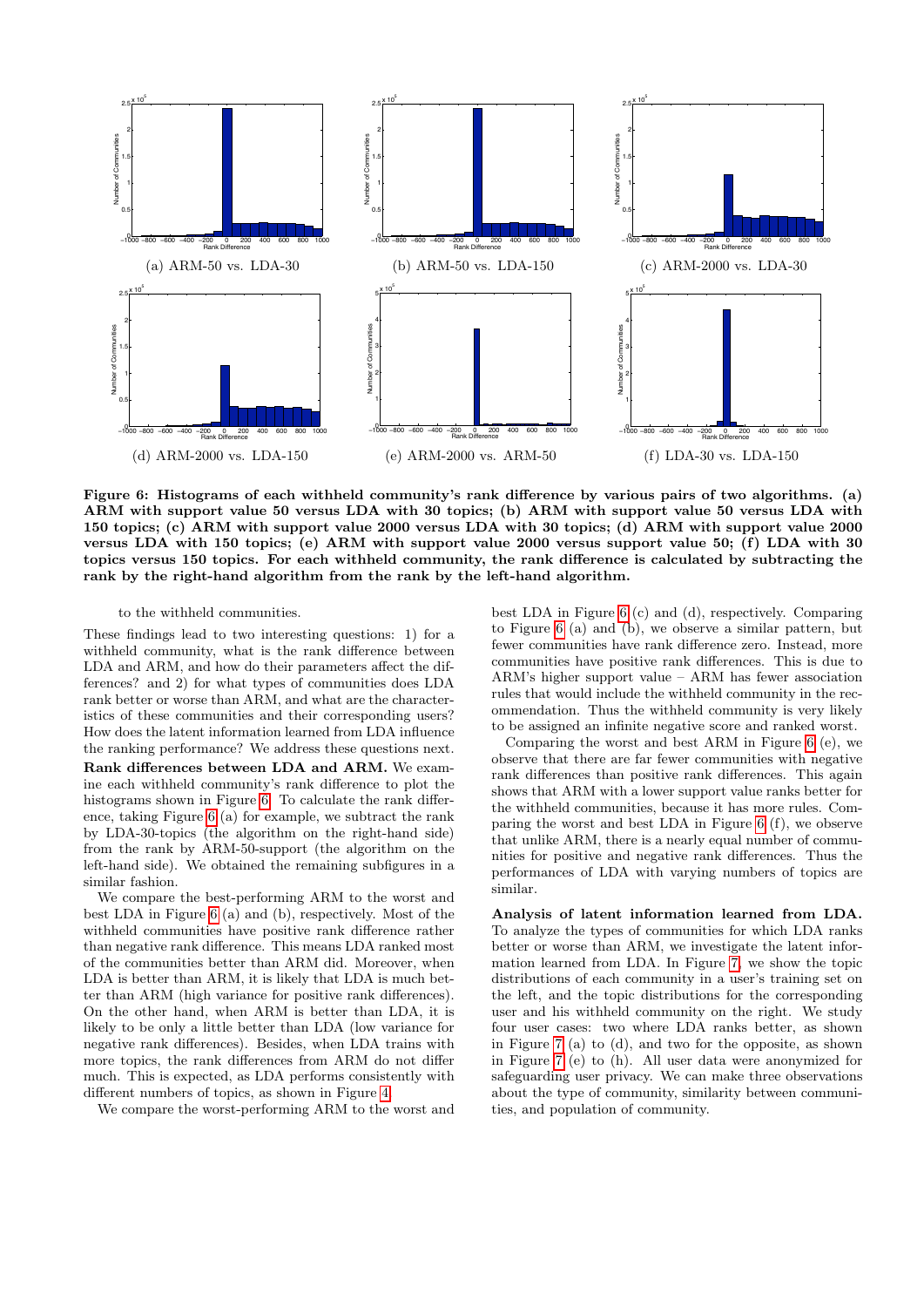<span id="page-7-0"></span>Table 5: The community information for user Doe#1. The category of each community is defined on Orkut. Last community is the withheld community while the rest are joined communities.

| Comm ID | Community Name                 | Category           | Size |
|---------|--------------------------------|--------------------|------|
| 59641   | THE "8085" MICROPROCESSOR      | Alumni/Schools     | 84   |
| 102299  | Windows Vista                  | Computers/Internet | 7041 |
| 18663   | Turbo $C/C++Propramming$       | Computers/Internet | 198  |
| 104613  | Free Books Downloads           | Computers/Internet | 4190 |
| 95076   | Novell                         | Computers/Internet | 11   |
| 111431  | <b>JAVA</b> Reference          | Computers/Internet | 504  |
| 31820   | ImageJ - JAVA Image processing | Computers/Internet | 1015 |
| 53474   | Web Design                     | Computers/Internet | 4598 |

<span id="page-7-1"></span>Table 6: The community information for user Doe#2. Last community is the withheld community while the rest are joined communities.

| Comm ID | Community Name                | Category           | Size |
|---------|-------------------------------|--------------------|------|
| 60640   | Java Certification            | Computers/Internet | 731  |
| 58344   | Professor Ayaz Isazadeh       | Alumni/Schools     | 19   |
| 25422   | PersianComputing              | Computers/Internet | 39   |
| 100953  | Iranian J2EE Developers Group | Computers/Internet | 297  |
| 53474   | Web Design                    | Computers/Internet | 4598 |
| 27999   | Yazd Sampad                   | Schools/Education  | 17   |
| 43431   | Tabriz University CS Students | Alumni/Schools     | 13   |
| 80441   | C#                            | Computers/Internet | 2247 |
| 66948   | Delphi                        | Computers/Internet | 142  |
|         |                               |                    |      |

First, consider users Doe#1 and Doe#2, for whom LDA ranks better than ARM. The topic distributions of their joined communities tend to be more concentrated (Figure [7](#page-8-0) (a) and (c)), *i.e.*, they have low entropy. To uncover the semantics behind these topics, we summarize the users' community information, such as name, category and size, in Tables [5](#page-7-0) and [6.](#page-7-1) We observe that these users are interested in communities related to Computer Technology. Even though the joined communities have different names, these users essentially have similar interests. On the contrary, consider users Doe#3 and Doe#4, for whom ARM ranks better. The topic distributions of their joined communities tend to be more scattered (Figure [7](#page-8-0) (e) and (g)), *i.e.*, they have high entropy. We summarize these users' community information in Tables [7](#page-7-2) and [8.](#page-7-3) Note that they have joined communities of different interests, such as Automotive, Culture, Food, Romance, and Education.

Second, when LDA ranks better, the withheld community and joined communities have a common set of highest-peak topics. For user Doe $#1$  (Figure [7](#page-8-0) (a) and (b)), her withheld community 53474 overlaps with her joined communities at the peak topic 30. However, when ARM ranks better for a given user, there is no overlap at highest-peak topics between the withheld community and joined communities. Similarly, this is true for the topic distributions between a withheld community and its user. When LDA works better, user Doe $#2$  (Figure [7](#page-8-0) (d)) has overlapped with his withheld community 66948 at peak topic 30; when ARM works better, user Doe#4 (Figure [7](#page-8-0) (h)) has no overlap with his withheld community at peak topic 39.

Third, ARM ranks better for users whose communities are relatively large. For example, users Doe#3 and Doe#4 have relatively larger communities than users  $\text{Doe}\#1$  and  $\text{Doe}\#2$ . This is perhaps because when a joined community is larger, it more frequently co-occurs with the withheld community. Hence, ARM can work better.

Overall, both LDA and ARM perform well for different types of users. LDA performs better for users who have joined relatively small communities of concentrated interests, and ARM is better for those who have joined relatively large communities of scattered interests.

<span id="page-7-2"></span>Table 7: The community information for user Doe#3. Last community is the withheld community while the rest are joined communities.

| CommID | Community Name              | Category              | Size  |
|--------|-----------------------------|-----------------------|-------|
| 35049  | Illegal street racin in KHI | Automotive            | 8526  |
| 95173  | May 1985                    | Cultures/Community    | 381   |
| 3541   | CCD-LAW college road!       | Food/Drink/Wine       | 650   |
| 14470  | <b>BMW</b> Enthusiasts      | Automotive            | 32171 |
| 90730  | 17th May                    | Individuals           | 191   |
| 34939  | I Love To Walk In The Rain  | Romance/Relationships | 3895  |
| 116805 | heights of laziness         | Other                 | 232   |
| 29789  | Honda-Owners and lovers     | Automotive            | 4584  |

<span id="page-7-3"></span>Table 8: The community information for user Doe#4. Last community is the withheld community while the rest are joined communities.

| Comm ID | Community Name                 | Category              | Size  |
|---------|--------------------------------|-----------------------|-------|
| 50279   | The Shahrukh Khan Fan Club     | Individuals           | 50857 |
| 44363   | Girl power                     | Religion/Beliefs      | 1467  |
| 109245  | Love Never Dies                | Romance/Relationships | 22600 |
| 111271  | Why do friendz break our heart | Romance/Relationships | 10301 |
| 38320   | Holy Angels School             | Alumni/Schools        | 95    |
| 15760   | Why Life Is So Unpredictable?? | Other                 | 3878  |
| 8886    | Men in Blue T20 WC Champs      | Recreation/Sports     | 43662 |
| 77269   | star-one fame serial- REMIX    | Other                 | 403   |
| 51302   | Left Right Left                | Arts/Entertainment    | 13744 |
| 68215   | Life is too short to live!     | Other                 | 8197  |

# 5.2 Scalability: Runtime Speedup in Distributed Environments

Having demonstrated LDA's promising performance for the community recommendation task, we then parallelize it to gain speedup. Our parallel LDA code was implemented in C++. To conduct our scalability experiments, we used the same Orkut data set as was used in Section [5.1.](#page-4-1) In analyzing the runtime speedup for parallel LDA, we trained LDA with 150 topics and 500 iterations. Our experiments were run on up to 32 machines at our distributed data centers. While not all machines are identical, each machine is configured with a CPU faster than 2GHz and memory larger than 4GB.

In Table [9](#page-9-21) we report the speedup on the Orkut data set. We separate total running time into three parts: computation time, communication time and synchronization time. Communication time is incurred when message-passing takes place between machines. Synchronization time is incurred when the root machine waits for task completion on the slowest machine. Table [9](#page-9-21) indicates that parallel LDA can achieve approximately linear speedup on up to 8 machines. After that, adding more machines yields diminishing returns. When we use 32 machines, the communication time takes up nearly half of the total running time. Hence, it is not worthwhile to add more machines after that.

Figure [8](#page-9-22) shows the speedup curves and overhead analysis. In the figure, we draw on the top the computation-only line (Comp), which approaches the linear speedup line. Computation speedup can become sublinear when adding machines beyond a threshold. Note that other jobs may be run simultaneously with ours on each machine, though we chose a data center with a light load. The result is expected due to Amdahl's law: the speedup of a parallel algorithms is limited by the time needed for the sequential fraction of the algorithm  $(i.e., step 12 in Algorithm 1)$  $(i.e., step 12 in Algorithm 1)$ . When accounting for communication and synchronization overheads (the Comp + Comm line and the Comp + Comm + Sync line), the speedup deteriorates. Between the two overheads, the synchronization overhead has very little impact on the speedup compared to the communication overhead.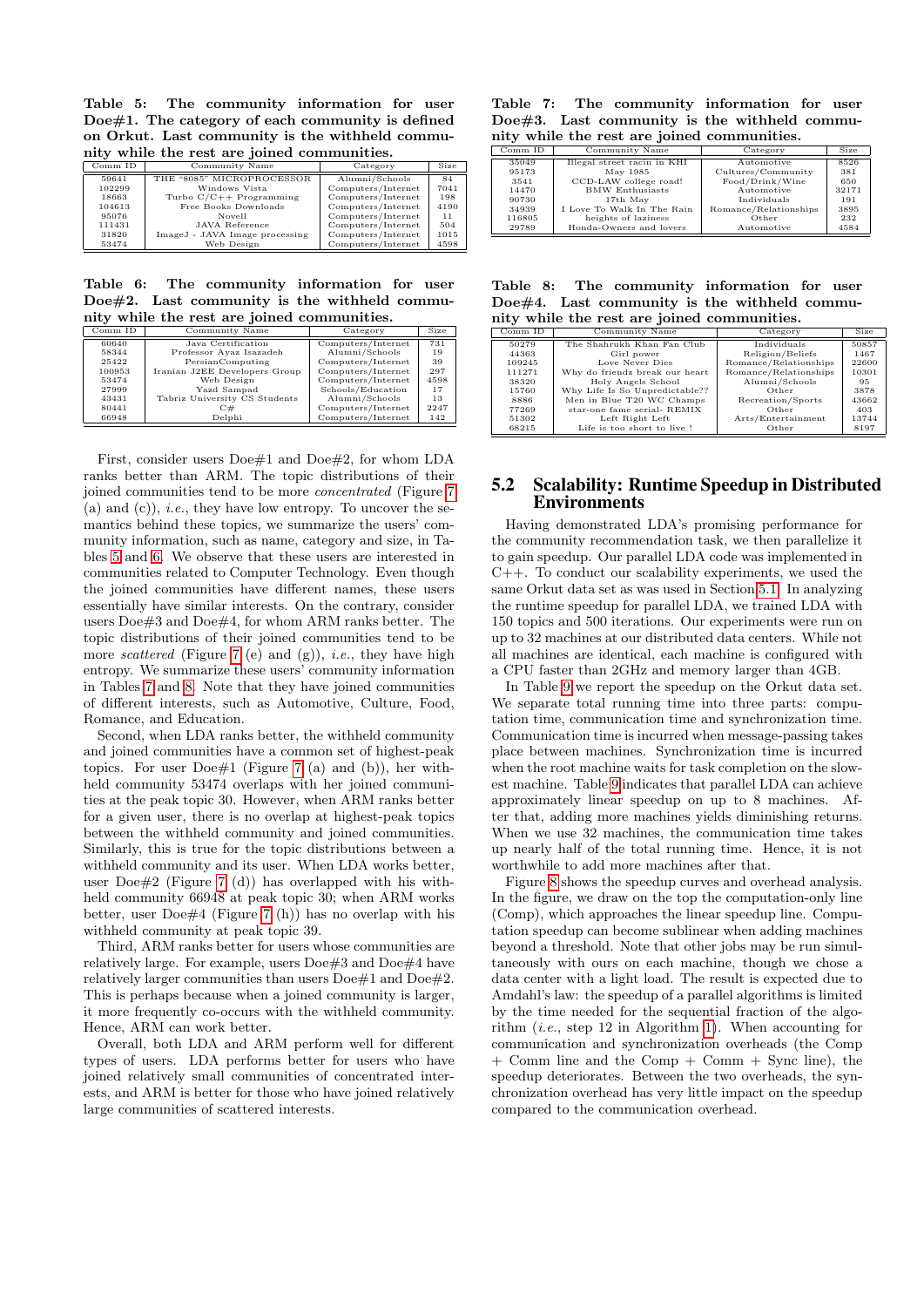

(a) Topic distributions of 7 joined communities for user (b) Topic distributions for user Doe#1 and her withheld  $\overline{\text{Doe}}\#1$ . community 53474. The withheld community is ranked 1 by LDA and 438 by ARM.





(c) Topic distributions of 8 joined communities for user (d) Topic distributions for user Doe#2 and his withheld  $\angle$ Doe#2. community 66948. The withheld community is ranked 11 by LDA and 449 by ARM.



10 20 30 40 50 60 70 80 90  $\mathsf{C}$ 0.1  $\overline{0}$ 0.3 0.4 0.5 0.6 0.7 0.8 0.9 1 Probability Comm−29789 (4584) User−Doe#3

(e) Topic distributions of 7 joined communities for user (f) Topic distributions for user Doe#3 and her withheld  $\angle$ Doe $\#3$ .



0.1 0.2 0.3 0.4 0.5 0.6 0.7 0.8 0.9 1 Probability Comm−68215 (8197) User−Doe#4

10 20 30 40 50 60 70 80 90

<span id="page-8-0"></span>Topic Index

(g) Topic distributions of 9 joined communities for user Doe#4. (h) Topic distributions for user Doe#4 and his withheld community 68215. The withheld community is ranked 5 by LDA and 1 by ARM.

0

Figure 7: The topic distributions of joined communities (on the left) and withheld communities (on the right) for four users. We also graph the topic distribution for each user. The number in parentheses for each community is its size.

u<br>Topic Ir

community 29789. The withheld community is ranked 8 by LDA and 1 by ARM.